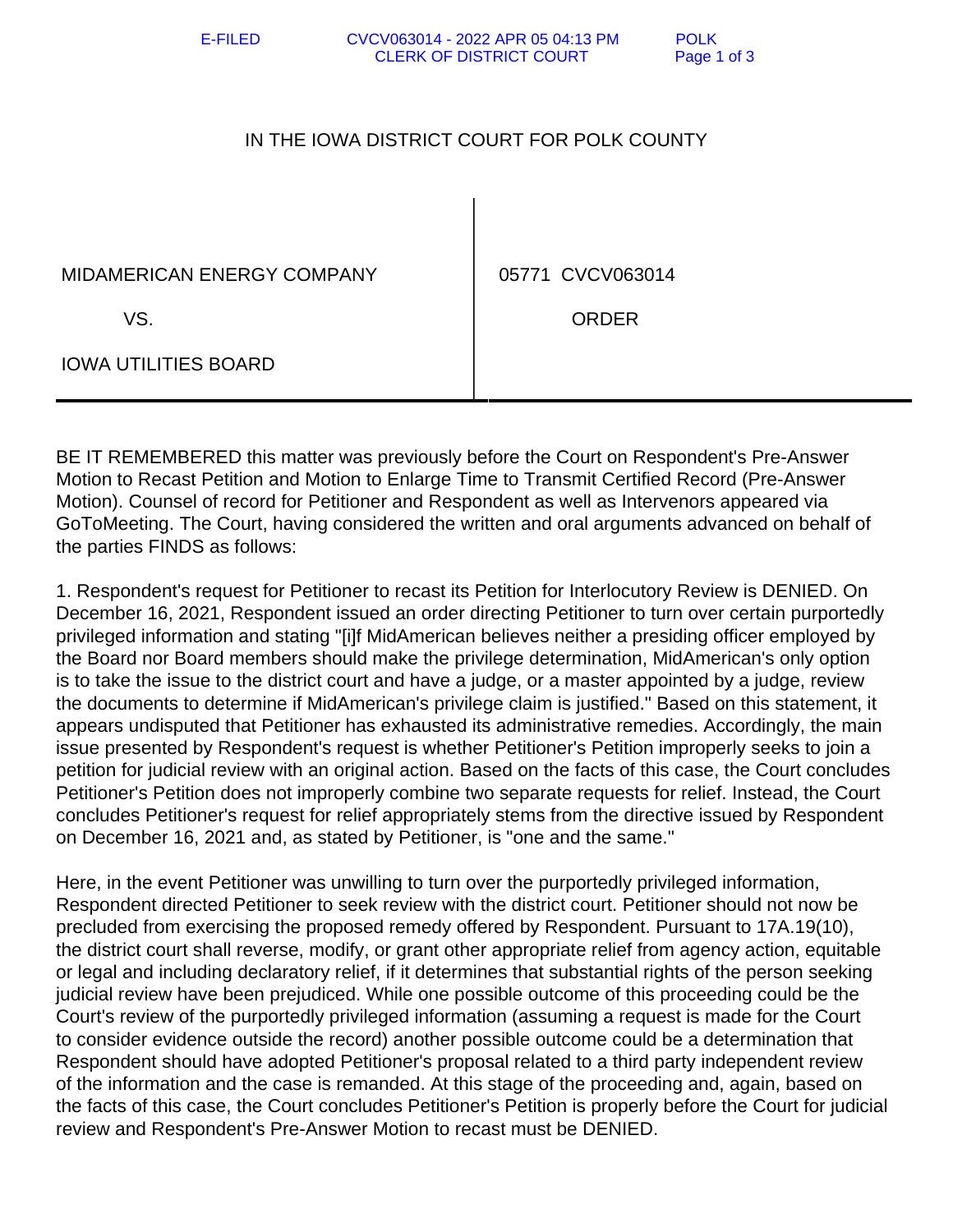2. Respondent's request to extend the deadline to transmit the certified record is GRANTED. Respondent shall transmit the certified record within thirty days of today's date.

## **IT IS SO ORDERED ON THIS DAY 04/05/22.**

Copies to:

IOWA UTILITIES BOARD ATTN; MANAGER 1375 E COURT AVE DES MOINES IA 50319

MIDAMERICAN ENERGY COMPANY PO BOX 657 DES MOINES IA 50303-657 BRET ALAN DUBLINSKE FREDRIKSON AND BYRON, P.A. 111 EAST GRAND AVENUE, SUITE 301 DES MOINES IA 50309 KIM RENAE SNITKER IOWA UTILITIES BOARD 1375 E COURT AVE DES MOINES IA 50319

JON C TACK IOWA UTILITIES BOARD 1375 EAST COURT AVE DES MOINES IA 50319